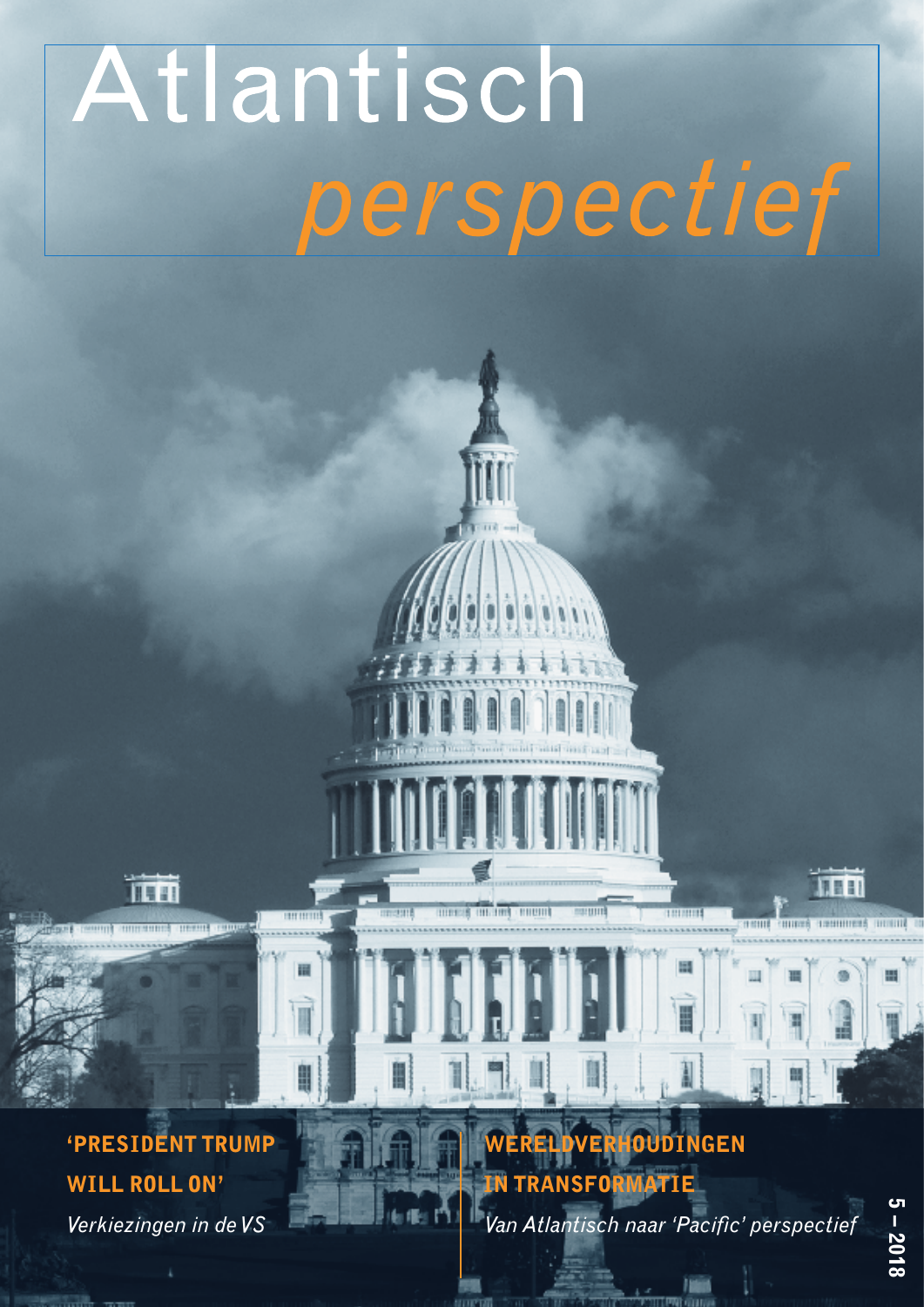## President Donald Trump will roll on

*Regardless of election results*

Matt A. Mayer

### What is to be expected of the midterm elections? This article offers an American conservative's view on the matter.

In the five weeks before this column was due (10/1/18), the following events occurred: President Donald Trump announced a new trade deal with Mexico and Canada; signed a new trade deal with South Korea; another jobs report came out showing continued strong job growth and record low unemployment for African-Americans, Hispanic-Americans, and Americans without a college degree; the New York Times published an anonymous "resistance" op-ed from within the Trump Administration; Bob Woodward's critical book on President Trump came out; former Trump campaign official Paul Manafort reached a plea deal with Special Counsel Robert Mueller on charges pre-dating his affiliation with President Trump; the American Left released four last-minute allegations of sexual assault against U.S. Supreme Court nominee Brett Kavanaugh; a must-watch hearing occurred with Judge Kavanaugh and his accuser followed by a committee vote and another Federal Bureau of Investigation (FBI) investigation; new evidence of bias and impropriety by the U.S. Department of Justice and FBI under President Barack Obama came out regarding President Trump; the second quarter figure for America's Gross Domestic Product (GDP) was revised up to 4.2%; and positive news came out of North Korea on inspections and an end to the Korean War.

With certainty, over the five weeks between when this column was due and the mid-term U.S. elections, a vote will be had confirming or rejecting Judge Kavanuagh; President Trump may get the Nobel Peace Prize; two additional jobs reports will come out; the third quarter GDP advance estimate will get released; classified documents related to the Russia collusion probe ordered to be declassified and released by President Trump may have gotten published; and Americans will be bombarded by election ads on tv/radio, by mail, and by in person door knockers. Additionally, we can be certain other big events will occur in the days leading to the November election. These events could include: a bombshell or whimper from the Mueller investigation; the announcement of trade deals with Japan, Europe, or China; more positive news out of North Korea; and the always expected "October Surprise" by one side or the other.

I highlight these events to make the point that there are so many unknown variables bouncing around the American electorate that figuring out how each U.S. House and U.S. Senate race will go is far more art than science. That said, the current polls indicate a good year for Democrats in terms of U.S. House races and a likely stalemate in U.S. Senate races. Historically speaking, the party in power's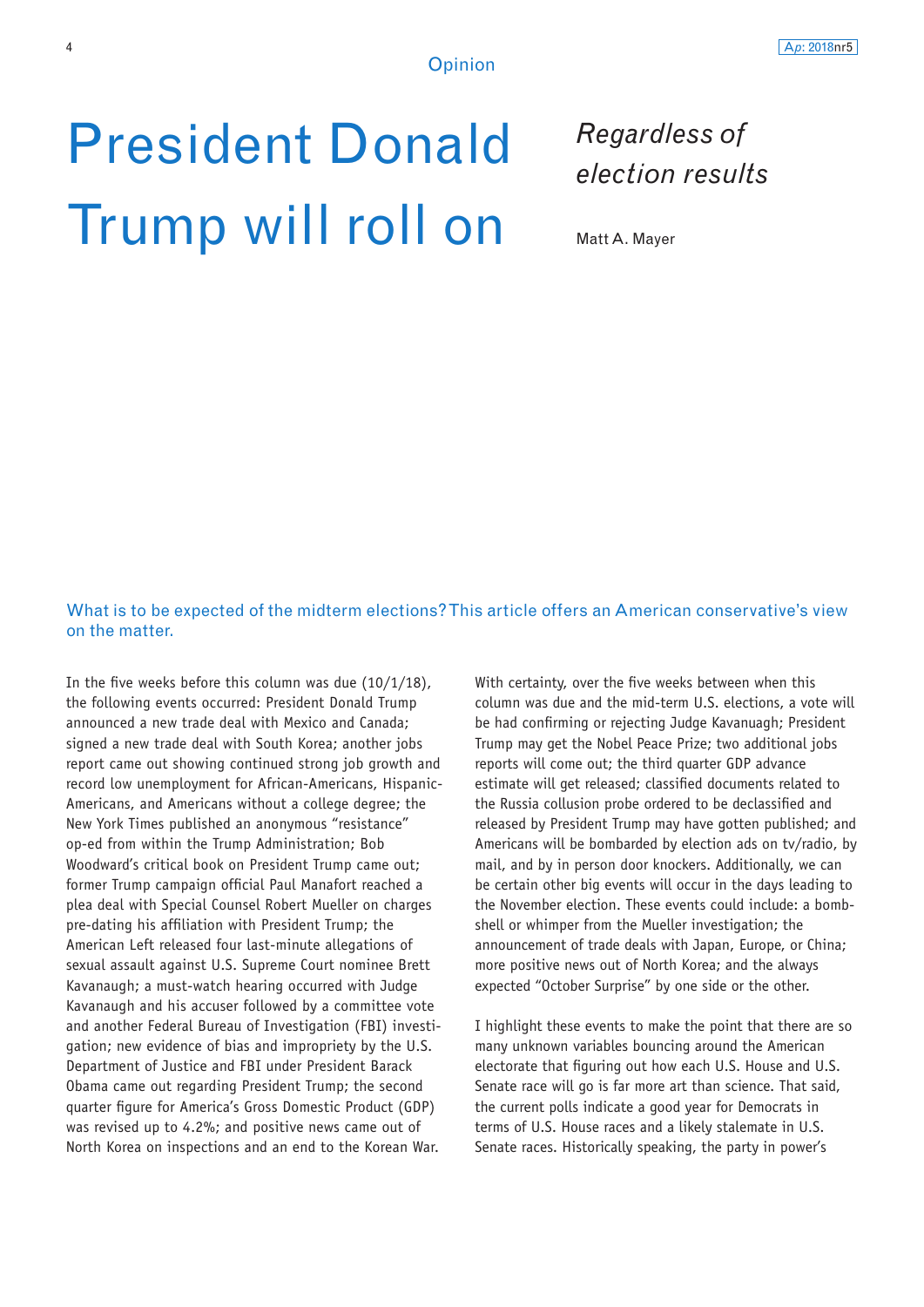

first-term election losses in the U.S. House average thirtytwo seats. Currently, Republicans control the U.S. House by twenty-four seats, with twenty-three seats in districts won by Hillary Clinton in 2016. The tide of history is against Republicans maintaining control of the U.S. House. In contrast, the Democrats are having to defend far more U.S. Senate seats in states won by President Trump in 2016 than seats Republicans have to defend in Clinton states.

If I were a betting man, I'd wager that the Democrats take back the U.S House by a 5-8 seat margin, but the Republicans hold the U.S. Senate expanding their margin slightly by a seat or two. The latest polling supports these bets, but, as noted above, so much could happen in the coming weeks to shift each race.

How will these election results impact America and, for you, America's foreign policy?

#### Gridlock is good

First, if the Democrats take back the U.S. House, President Trump and his Administration will be under near constant attack by congressional investigators. Though still unlikely, a Democrat-controlled U.S. House could begin impeachment proceedings against President Trump. Whether the Democrats have the votes to pass articles of impeachment *for his acts as president* remains to be seen. That action, however, may not accomplish what the Democrats think it may accomplish. After all, the Republican impeachment actions against President Bill Clinton ultimately failed to

obtain a conviction and made him *more* popular with the people. Such action by the Democrats going into the 2020 election could secure President Trump's reelection.

Next, a Democrat-controlled U.S. House would ensure gridlock in Washington, D.C. That may not be a bad thing for the U.S. economy, as it prevents either party from enacting laws that could disrupt the current strong economy. Remember, the booming '90's happened after Republicans took the U.S. House in 1994, thereby ending any liberal-progressive policies, including HillaryCare, from getting advanced by President Clinton that could have undermined the economy. A divided Washington tends to be good for taxpayers.

Finally, the more vital election is for control of the U.S. Senate due to the nomination of U.S. Supreme Court and lower court seats. If Republicans maintain control, President Trump can continue to nominate conservatives to reshape the courts for at least a generation. Given how Democrats have depended almost entirely on the U.S. Supreme Court for victories over the last fifty years, shifting the court from a 5-4 liberal majority to a 5-4 or 6-3 conservative majority would be enormous. If Democrats take back the U.S. Senate, they can sit on all vacancies until at least the 2020 election to stop President Trump from filling spots with conservatives.

#### Foreign policy

In terms of foreign policy, the impact of the mid-term elections will be minimal. Why? Because under the U.S. Constitution, the President has near total control of U.S.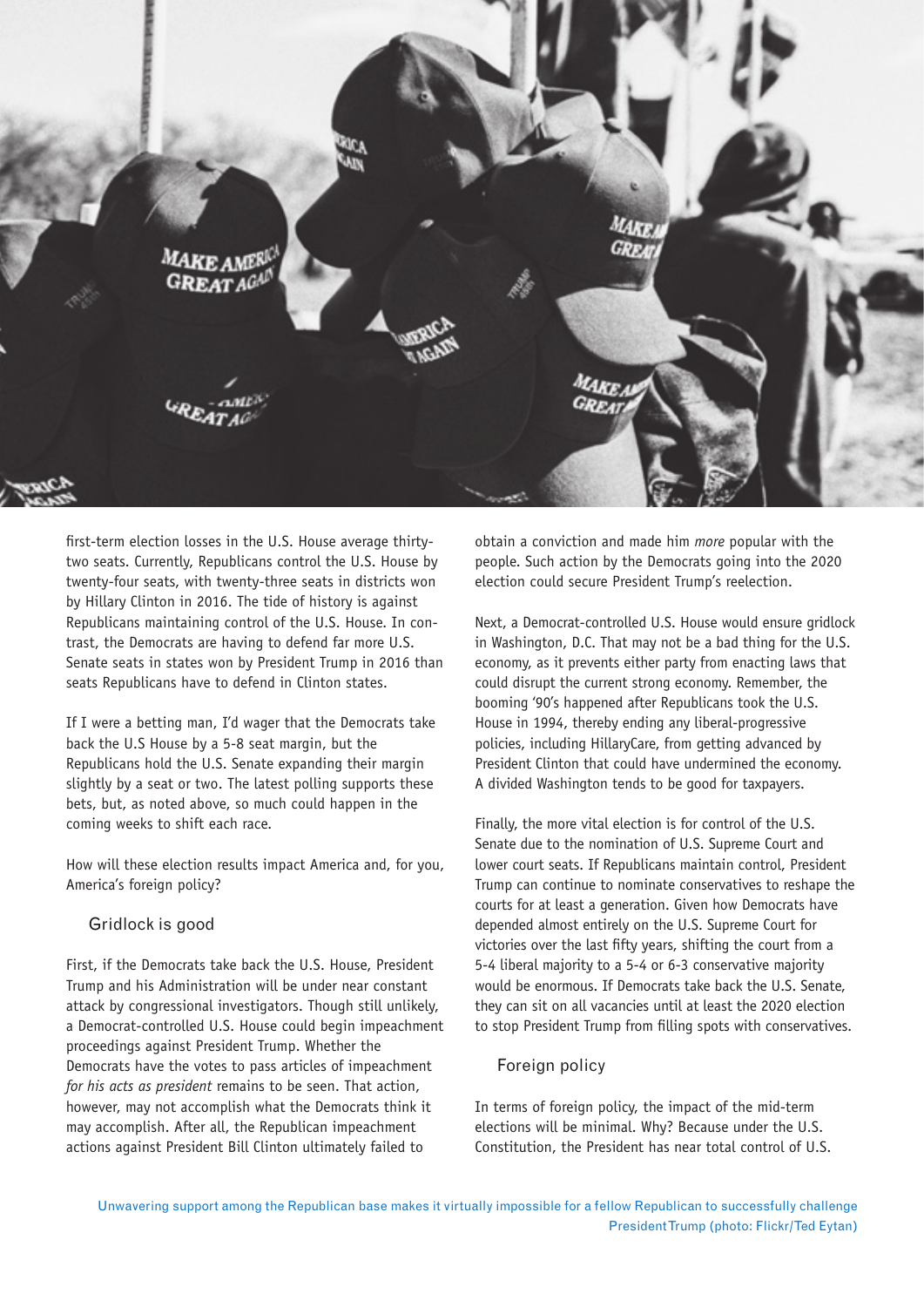

government actions outside of our borders. Other than authorizing funding for departments and programs, including defense budgets (Article I, sections 7 & 8), and declaring war (Article I, section 8), the U.S. Congress's only real meaningful foreign policy role is in approving or rejecting treaties (Article II, section 2) and trade deals (Article I, section 8) negotiated by the Executive Branch. That role is why President Obama didn't submit either the Paris Agreement or the Iran Nuclear Deal Framework to Congress because he knew he didn't have the votes to ratify either as a treaty.

As President Trump has demonstrated in the last twenty-one months, there is much he can do without congressional approval. In that span, he has pushed NATO members to meet their funding obligations, pulled the U.S. out of the Paris Agreement, revoked the Iran Nuclear Deal Framework, renegotiated the North American Free Trade Agreement with Mexico and Canada, moved the U.S. Embassy in Israel from Tel Aviv to Jerusalem, engaged extensively with North Korea, started fair trade wars with Europe and Asia, committed defense assets to defeat ISIS and stabilize Syria, revised U.S. policy on refugees and asylum, and withdrew funding from Pakistan and the United Nations. There is no basis to

believe the next twenty-seven months won't contain additional foreign policy actions given his very strong team of Secretary of State Mike Pompeo, U.N Ambassador Nikki Haley, and Secretary of Defense Jim Mattis.

On top of his foreign policy successes, President Trump has passed historic tax reform; drastically scaled back regulations and mandates; put two conservatives on the U.S. Supreme Court; begun expanding the wall on the southern border; spurred job creation and economic growth the U.S. hasn't seen in years, including the rebirth of manufacturing in key Midwest battleground states; and, not to be discounted, fought the Left and Mainstream Media with the same vigor as they used in attacking Republicans for years, which Republican voters absolutely love about him — he fights back aggressively.

#### Trump 2020: the risk of 'wait him out'

Beyond the midterm elections, what happens in 2020 is of far more consequence for America and the world. It is clear based on my time among Europeans that a significant chunk thought President Trump would be impeached, resign, or removed from office within six months of his inauguration. When that did not happen, those Europeans, fed their news

The Supreme Court in Washington, D.C. The more vital election is for control of the U.S. Senate due to the nomination of U.S. Supreme Court and lower court seats. If Republicans maintain control, President Trump can continue to nominate conservatives to reshape the courts for at least a generation (photo: Flickr/Geoff Livingston)